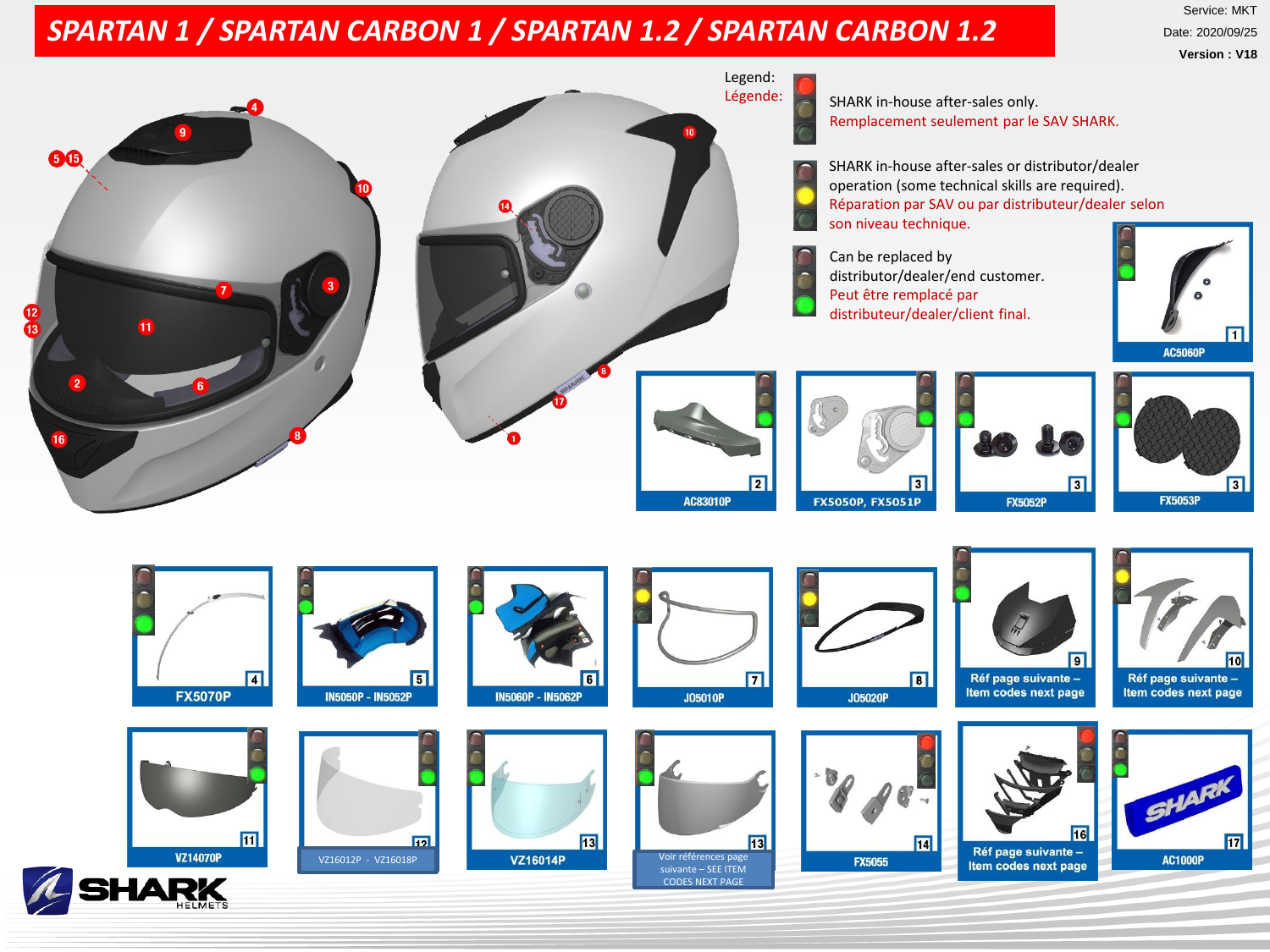|                            | No.            | Designation en français                                       | Couleurs / Colors   | Reference      | Tailles / Sizes    | Designation in english                                    | No.             |
|----------------------------|----------------|---------------------------------------------------------------|---------------------|----------------|--------------------|-----------------------------------------------------------|-----------------|
|                            | $\mathbf{1}$   | <b>BAVETTE ANTI REMOUS</b>                                    | <b>BLK</b>          | AC5060P        | <b>TU</b>          | <b>CHIN COVER</b>                                         |                 |
|                            | 2              | <b>MASQUE ANTI BUEE</b>                                       | <b>BLK</b>          | AC83010P       | TU                 | <b>ANTI FOG MASK</b>                                      | $\overline{2}$  |
|                            | 3              | SOUS PLAQUE ECRAN V1 - SPARTAN 1                              | <b>BLK</b>          | <b>FX5050P</b> | TU                 | VISOR UNDER PLATE V1 - SPARTAN V1                         | 3               |
|                            | 3              | SOUS PLAQUE ECRAN V2 - SPARTAN 1 - SPARTAN 1.2                | <b>BLK</b>          | <b>FX5051P</b> | TU                 | VISOR UNDER PLATES V2 - SPARTAN 1-SPARTAN 1.2             | 3               |
| 3                          |                | KIT 4 VIS SOUS PLAQUE SPARTAN                                 | <b>BLK</b>          | <b>FX5052P</b> | TU                 | <b>4 SCREWS VISOR UNDERPLATE</b>                          | 3               |
| 3                          |                | KIT 2 CACHES MECANISME D'ECRAN                                | <b>BLK</b>          | <b>FX5053P</b> | TU                 | 2 VISOR MECHANISM COVER                                   | 3               |
|                            | $\overline{4}$ | <b>MECANISME SUNVISOR</b>                                     | <b>BLK</b>          | <b>FX5070P</b> | TU                 | <b>SUNVISOR MECHANISM</b>                                 | $\overline{4}$  |
| 5<br>5<br>6<br>6<br>7<br>8 |                | COIFFE SPARTAN 1 et SPARTAN CARBON 1                          | <b>BLU</b>          | <b>IN5050P</b> | <b>XS S M L XL</b> | FABRIC CAP SPARTAN 1 and SPARTAN CARBON 1                 | 5               |
|                            |                | COIFFE SPARTAN 1.2 et SPARTAN CARBON 1.2                      | <b>ANT</b>          | <b>IN5052P</b> | XS S M L XL XXL    | FABRIC CAP SPARTAN 1.2 and SPARTAN CARBON 1.2             | 5               |
|                            |                | JOUES SPARTAN 1 - SPARTAN CARBON 1 (voir page<br>suivante)    | <b>BLU</b>          | <b>IN5060P</b> | 20 25 27 30 35     | CHEEKS SPARTAN 1 and SPARTAN CARBON 1 (see next page)     | 6               |
|                            |                | JOUES SPARTAN 1.2 -SPARTAN CARBON 1.2 (voir page<br>suivante) | <b>ANT</b>          | <b>IN5062P</b> | 20 25 27 30 35     | CHEEKS SPARTAN 1.2 and SPARTAN CARBON 1.2 (see next page) | -6              |
|                            |                | JOINTS CHAMP DE VISION                                        | <b>BLK</b>          | JO5010P        | TU                 | <b>WINDOW RUBBERS</b>                                     | $7\overline{ }$ |
|                            |                | <b>JOINTS D'EMBASE</b>                                        | <b>BLK</b>          | JO5020P        | TU                 | <b>LOWER RUBBERS</b>                                      | 8               |
|                            | 9              | <b>VENTILATION SUPERIEURE</b>                                 | ANT BLK RED WHU S01 | <b>VE5030P</b> | TU                 | <b>HIGH VENTILATION</b>                                   | 9               |
|                            | 9              | <b>VENTILATION SUPERIEURE MAT</b>                             | AMA B02 B04 KMA RMA | <b>VE5032P</b> | TU                 | <b>HIGH VENTILATION MAT</b>                               | 9               |
|                            | 9              | <b>VENTILATION SUPERIEURE BIONIC</b>                          | <b>DRA</b>          | <b>VE5033P</b> | TU                 | <b>HIGH VENTILATION BIONIC</b>                            | 9               |
|                            | 9              | VENTIL SUPERIEURE LORENZO MAT WHITE SHARK                     | <b>KWA SWA</b>      | <b>VE5034P</b> | TU                 | HIGH VENTILATION LORENZO MAT WHITE SHARK                  | 9               |
|                            | 9              | <b>VENTIL SUPERIEURE REDDING MAT</b>                          | <b>KBW</b>          | <b>VE5035P</b> | TU                 | <b>HIGH VENTILATION REDDING MAT</b>                       | 9               |
| 9<br>9                     |                | VENTIL SUPERIEURE LORENZO MONSTER MAT                         | <b>KRG</b>          | <b>VE5036P</b> | TU                 | HIGH VENTILATION LORENZO MONSTER MAT                      | 9               |
|                            |                | VENTIL SUPERERIEURE LORENZO CATALUNYA GP                      | <b>DXR</b>          | <b>VE5037P</b> | TU                 | HIGH VENTILATION LORENZO CATALUNYA GP                     | 9               |
|                            | 10             | <b>SPOILER</b>                                                | ANT BLK RED WHU S01 | <b>VE5050P</b> | TU                 | <b>SPOILER</b>                                            | 10              |
| 10<br>10<br>10<br>10       |                | <b>SPOILER MAT</b>                                            | AMA B02 B04 KMA RMA | <b>VE5052P</b> | TU                 | <b>SPOILER MAT</b>                                        | 10              |
|                            |                | SPOILER LORENZO MAT WHITE SHARK                               | <b>KWA SWA</b>      | <b>VE5054P</b> | TU                 | SPOILER LORENZO MAT WHITE SHARK                           | 10              |
|                            |                | SPOILER REDDING MAT                                           | <b>KBW</b>          | <b>VE5055P</b> | TU                 | SPOILER REDDING MAT                                       | 10              |
|                            |                | SPOILER LORENZO MONSTER MAT                                   | <b>KRG</b>          | <b>VE5056P</b> | TU                 | SPOILER LORENZO MONSTER MAT                               | 10              |
|                            | 11             | <b>PARE SOLEIL avec crochets</b>                              | <b>FU</b>           | VZ14070P       | TU                 | <b>SUN VISOR with hook</b>                                | 11              |
| 12<br>12                   |                | PINLOCK V1                                                    | <b>INC</b>          | VZ16012P       | TU                 | PINLOCK V1                                                | 12              |
|                            |                | PINLOCK V2                                                    | <b>INC</b>          | VZ16018P       | TU                 | PINLOCK V2                                                | 12              |
|                            | 13             | ECRAN PRE-EQUIPE PINLOP Anti rayures                          | <b>INC</b>          | VZ16014P       | TU                 | VISOR with pin Antiscratch                                | 13              |
|                            | 13             | <b>ECRAN Anti rayures</b>                                     | <b>FU</b>           | VZ16017P       | TU                 | <b>VISOR Antiscratch</b>                                  | 13              |
|                            | 13             | <b>ECRAN METALISE Anti rayures</b>                            | CHR                 | VZ16033P       | TU                 | <b>VISOR METAL Antiscratch</b>                            | 13              |
|                            | 13             | ECRAN IRIDIUM MIROIR PINK Anti Rayures - Homologué            | <b>BLU GRN RED</b>  | VZ16040P       | TU                 | VISOR IRIDIUM MIRROR PINK Antiscratch - Homologated       | 13              |
| 13                         |                | ECRAN IRIDIUM MIROIR Anti Rayures - Homologué                 | <b>TE80</b>         | VZ16040P       | TU                 | VISOR IRIDIUM MIRROR Antiscratch - Homologated            | 13              |
|                            |                | 14 FIXATION PARE SOLEIL SAV exclusivement                     | <b>BLK</b>          | FX5055         | TU                 | SUNVISOR FIXING After Sales only                          | 14              |

**THE HANDER**